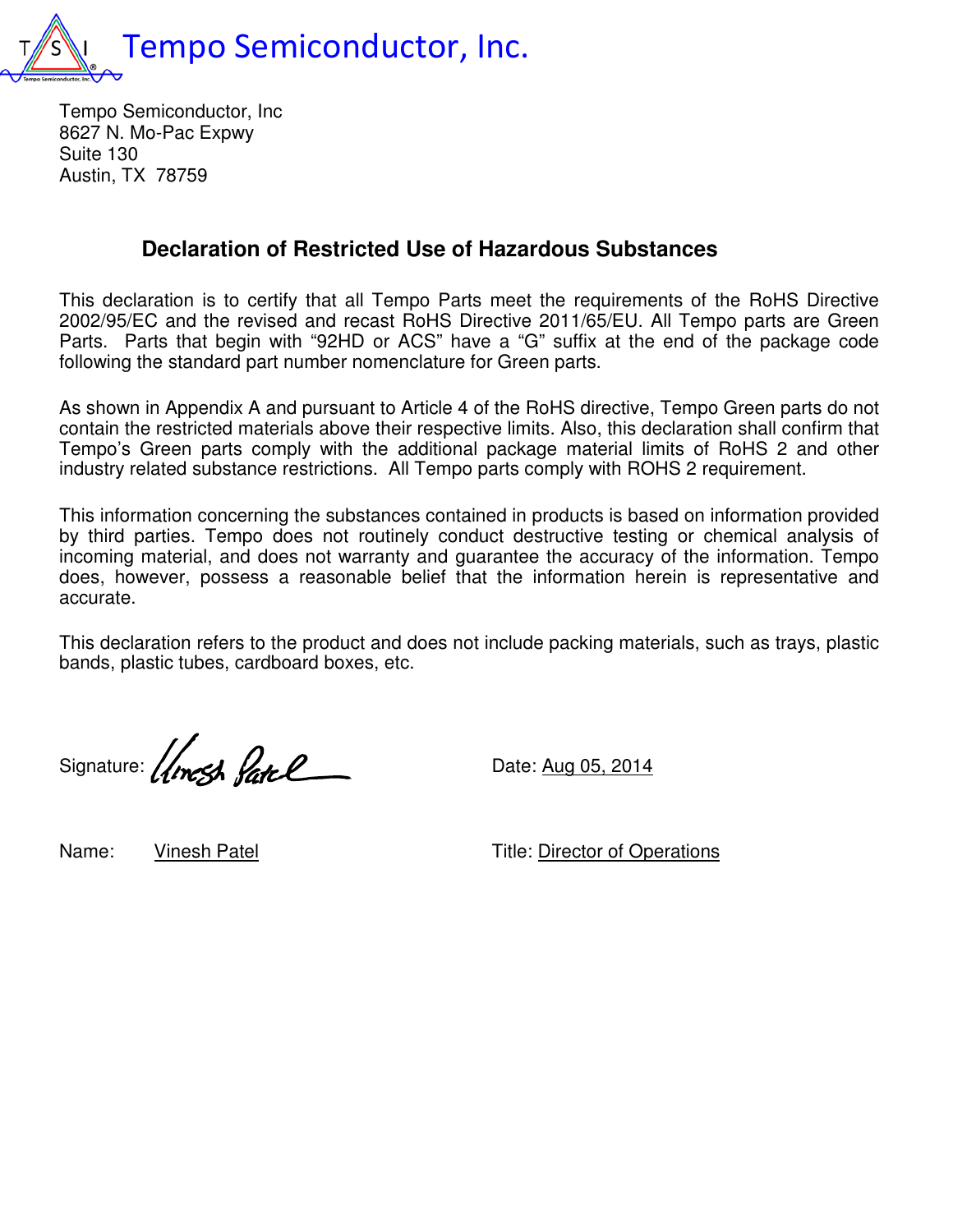

## **APPENDIX A: APPENDIX Tempo Green Parts Restricted Substance Limits**

|                                                                   | <b>RoHS Restricted Substance</b>                              | <b>Allowable Limit</b>                             |
|-------------------------------------------------------------------|---------------------------------------------------------------|----------------------------------------------------|
| Cadmium and its compounds*                                        |                                                               | 100 ppm (0.01 weight %)                            |
| Mercury and its compounds                                         |                                                               | 1000 ppm (0.1 weight %)                            |
| Hexavalent chromium and its compounds                             |                                                               | 1000 ppm (0.1 weight %)                            |
| Lead and its compounds                                            |                                                               | 1000 ppm (0.1 weight %)                            |
| Polybrominated biphenyls (PBB)                                    |                                                               | 1000 ppm (0.1 weight %)                            |
| Polybrominated diphenyl ethers (PBDE) (including DecaBDE)         |                                                               | 1000 ppm (0.1 weight %)                            |
| Perflurooctane Sulfonates (PFOS) CAS# 1763-23-1                   |                                                               | Not Contained                                      |
| Perfluorooctanoic acid (PFOA) CAS# 335-67-1                       |                                                               | <b>Not Contained</b>                               |
| Ozone Depleting Substances (ODS)                                  |                                                               | Not Used in Manufacturing/ Not Intentionally Added |
| Polyvinyl chloride(PVC) and PVC blends                            |                                                               | Not Used in Manufacturing/ Not Intentionally Added |
| HBCDD - Hexabromocyclododecane, CAS# 25637-99-4, 3194-55-6        |                                                               | Not Contained                                      |
| DEHP - Bis (2-ethylhexyl) phthalate, CAS# 117-81-7                |                                                               | Not Contained                                      |
| BBP - Butyl benzyl phthalate, CAS# 85-68-7                        |                                                               | Not Contained                                      |
| DBP - Dibutyl phthalate, CAS# 84-74-2                             |                                                               | Not Contained                                      |
|                                                                   | <b>Other Resricted Substances</b>                             | <b>Allowable Limit</b>                             |
| Halogen<br>Free                                                   | Bromine (Br) CAS# 7726-95-6                                   | 900 ppm                                            |
|                                                                   | Chlorine (CI) CAS# 7782-50-5                                  | 900 ppm                                            |
|                                                                   | Bromine (Br) CAS# 7726-95-6<br>+ Chlorine (Cl) CAS# 7782-50-5 | 1500 ppm                                           |
| Antimony (Sb) CAS# 7440-36-0 &                                    |                                                               | 750 ppm                                            |
| Antimony Trioxide (Sb2O3) CAS# 1309-64-4                          |                                                               | 750 ppm                                            |
| Red Phosphorus (P4) CAS# 7723-14-0                                |                                                               | 100 ppm                                            |
| TBTO (Tributyltin Oxide) CAS# 56-35-9                             |                                                               | Not Used in Manufacturing/ Not Intentionally Added |
| DIBP - Diisobutyl phthalate, CAS #84-69-5                         |                                                               | Not Used in Manufacturing/ Not Intentionally Added |
| Diphenylether, pentabromo derivatives (C12H5Br5O) CAS# 32534-81-9 |                                                               | 1000 ppm (0.1 weight %)                            |
| Diphenylether, octabromo derivatives (C12H2Br8O) CAS# 32536-520   |                                                               | 1000 ppm (0.1 weight %)                            |
| Chlorofluorocarbons (CFCs)                                        |                                                               | Not Used/ Not Intentionally Added                  |